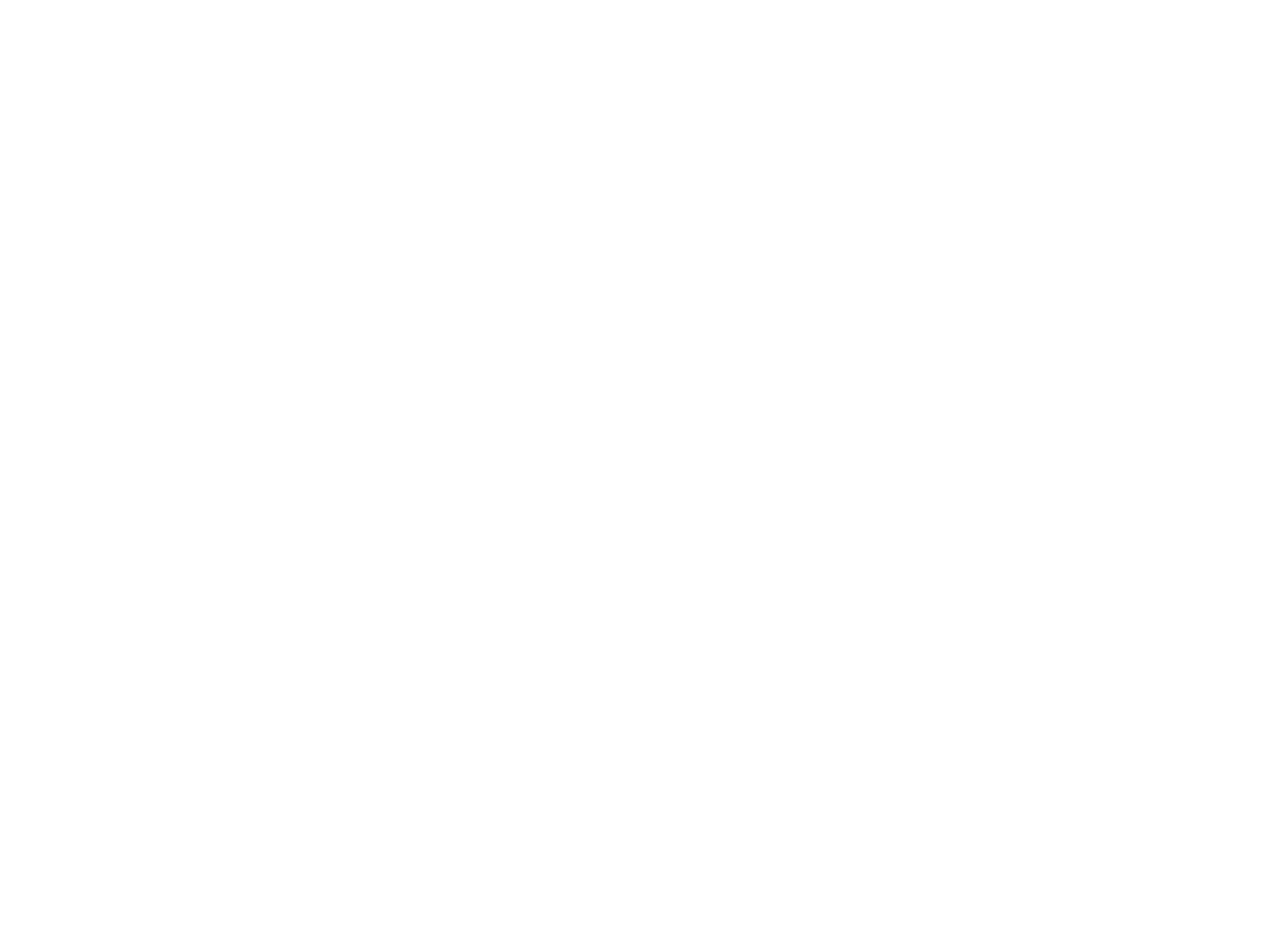## **Proactive Teaching and Communitybased Learning for Chemical Quantitative Analysis Learning**

Joseph Wu Chemistry, UW-Platteville 10/1/10 Opening Workshop for New STEM Educators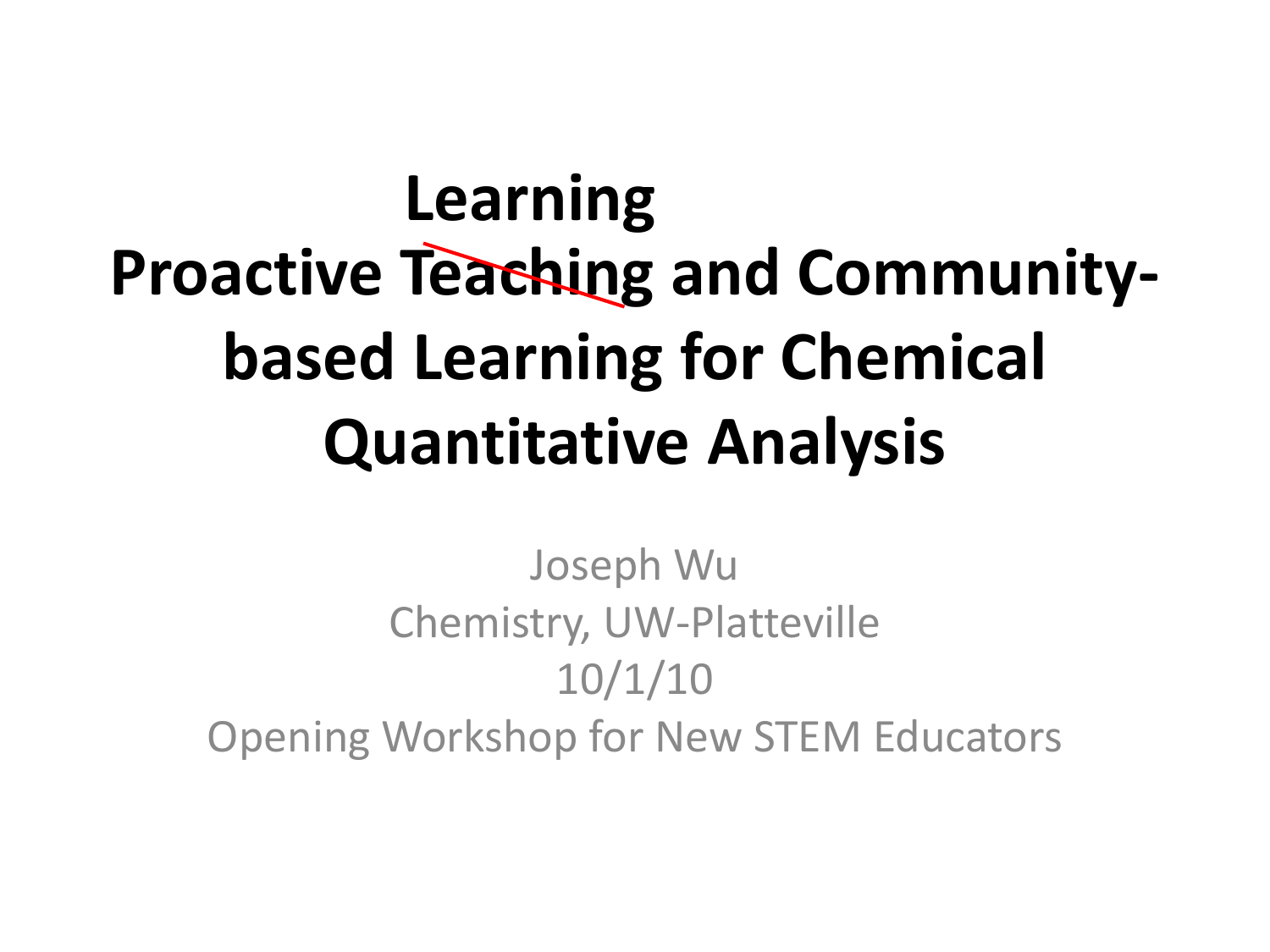# Acknowledgement

- Funding for course redesign project from the Woman and Science Program
- 2010 Spring Quant Class
- Steven Steiner, Ph.D.
- Kari Frederick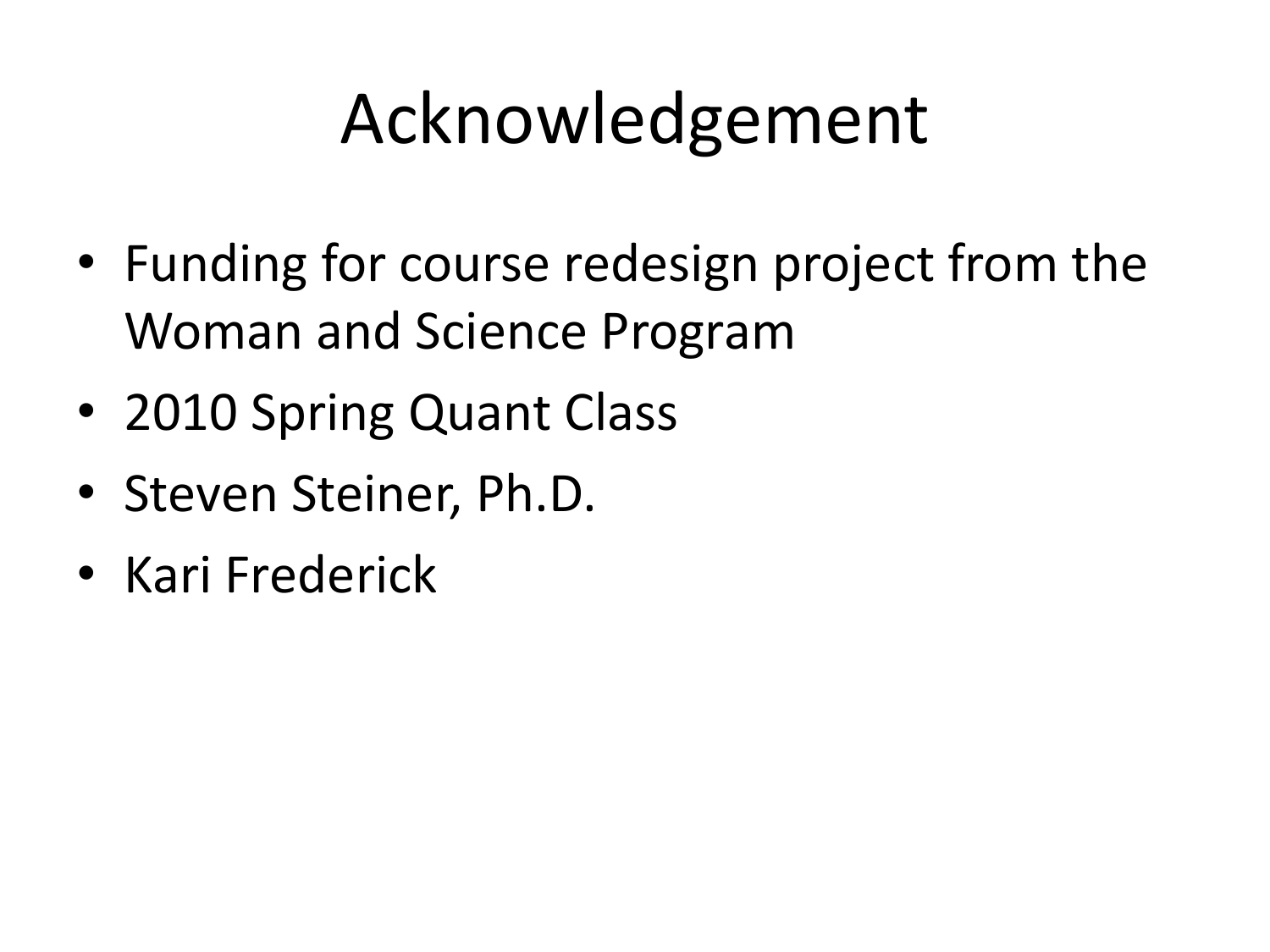#### Chemical Quantitative Analysis (Quant)

- Measurement techniques
- Statistical Analysis
- Sample preparation
- Classical analytical methods
- Instrumental methods
- In-depth equilibrium problems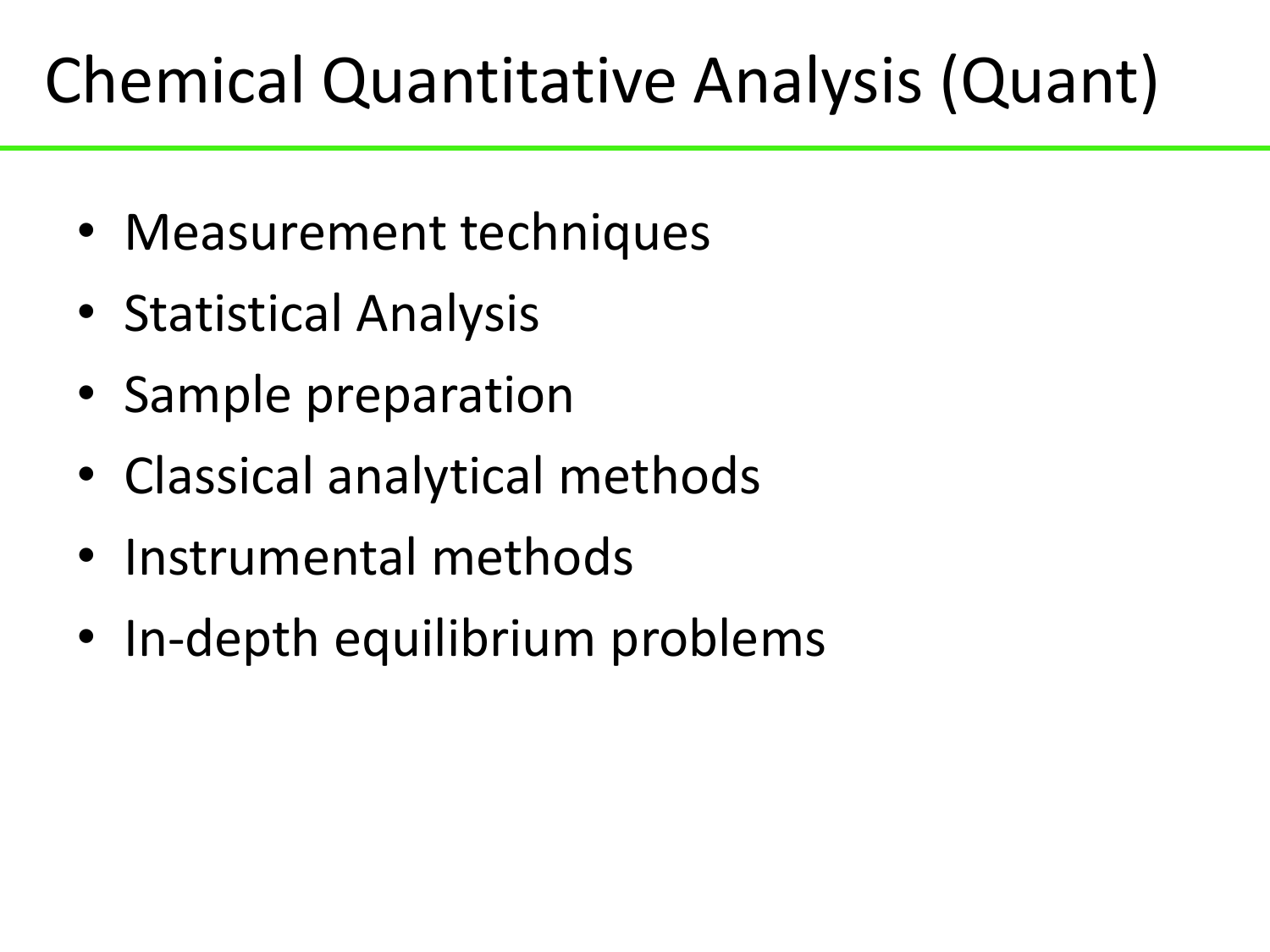### Proposed Course Redesign

- Student's attitude towards learning
	- Proactive learning: be ready for; anticipatory
	- Come to class prepared
	- Able to search literatures, digest/filter the information, and share information with peers
- A different pedagogy to engage students
	- Community based learning
	- Able to use the knowledge learned in class and help general public.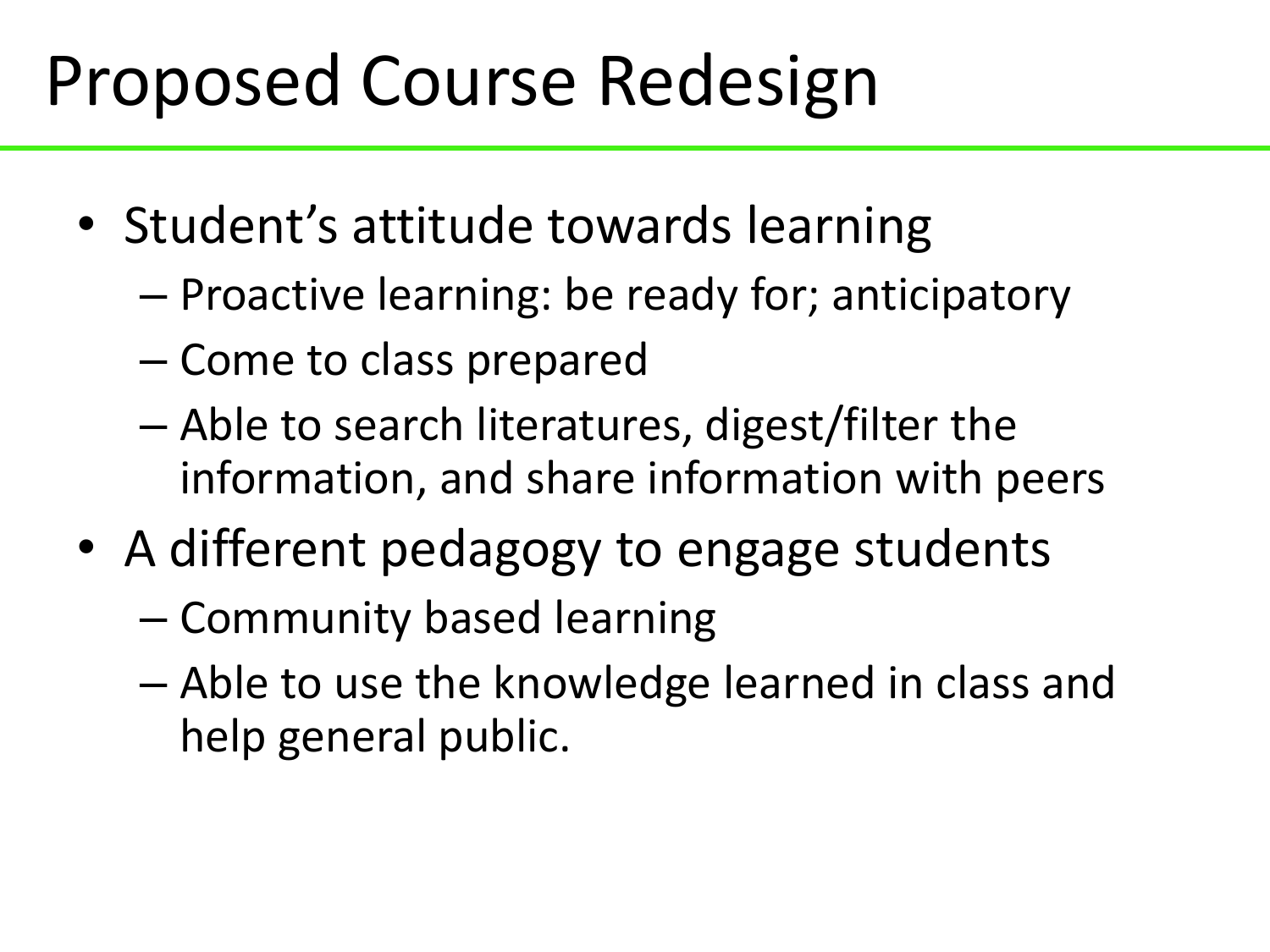# Challenges for Proactive Approach

- Students tend to do only the minimum
- Students perceive literature search as extra work instead of a way to broaden their knowledge
- Students tend to copy the work of others posted on internet without pondering the credibility of the sources

Possible Solutions

- Better reward system
- Set up a competition
- Reminder on the role of scientists in our society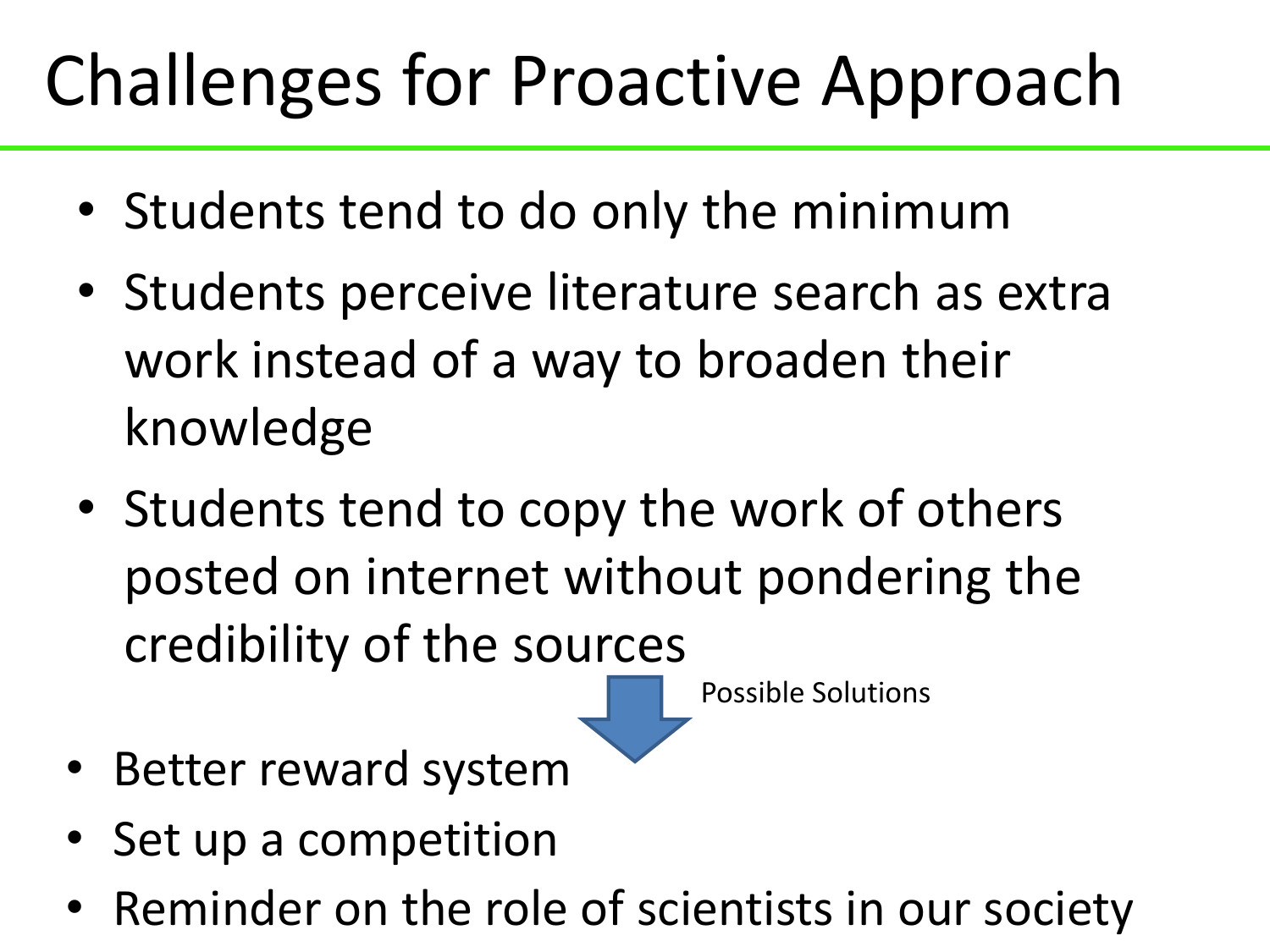#### Model for Quant

#### Pioneer Engagement Project funded by PACCE

Community based learning

#### Guided experiments

Basic knowledge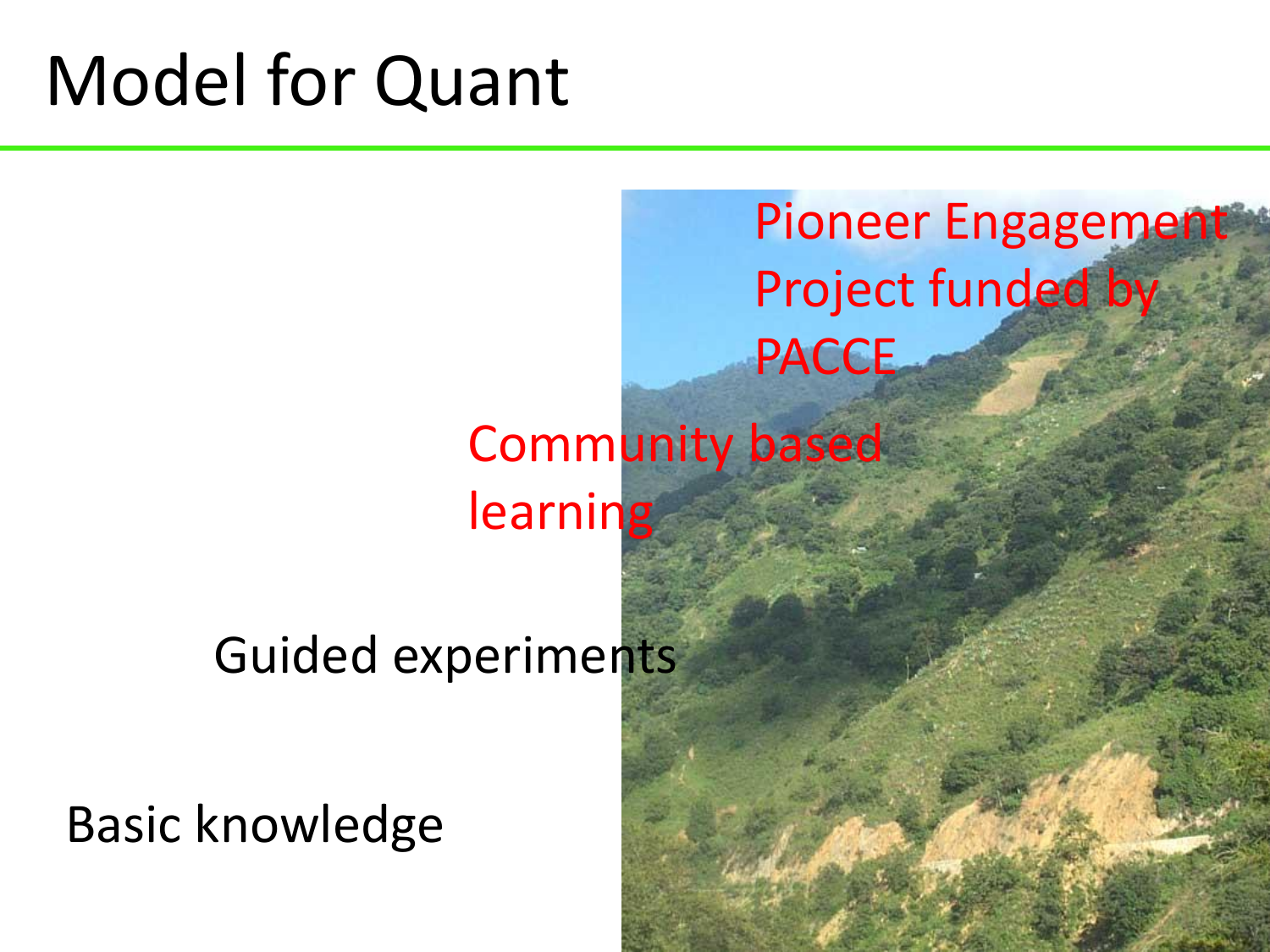## Community Based Project

- Possible Projects
	- Soil testing for community partners
	- Water quality in the local creeks
	- Reliability of consumer products
- Student's Outcomes
	- Able to use the knowledge learned in class
	- Able to serve the community and develop social skills
	- Able to obtain a positive attitude
	- Stimulate their interest to do more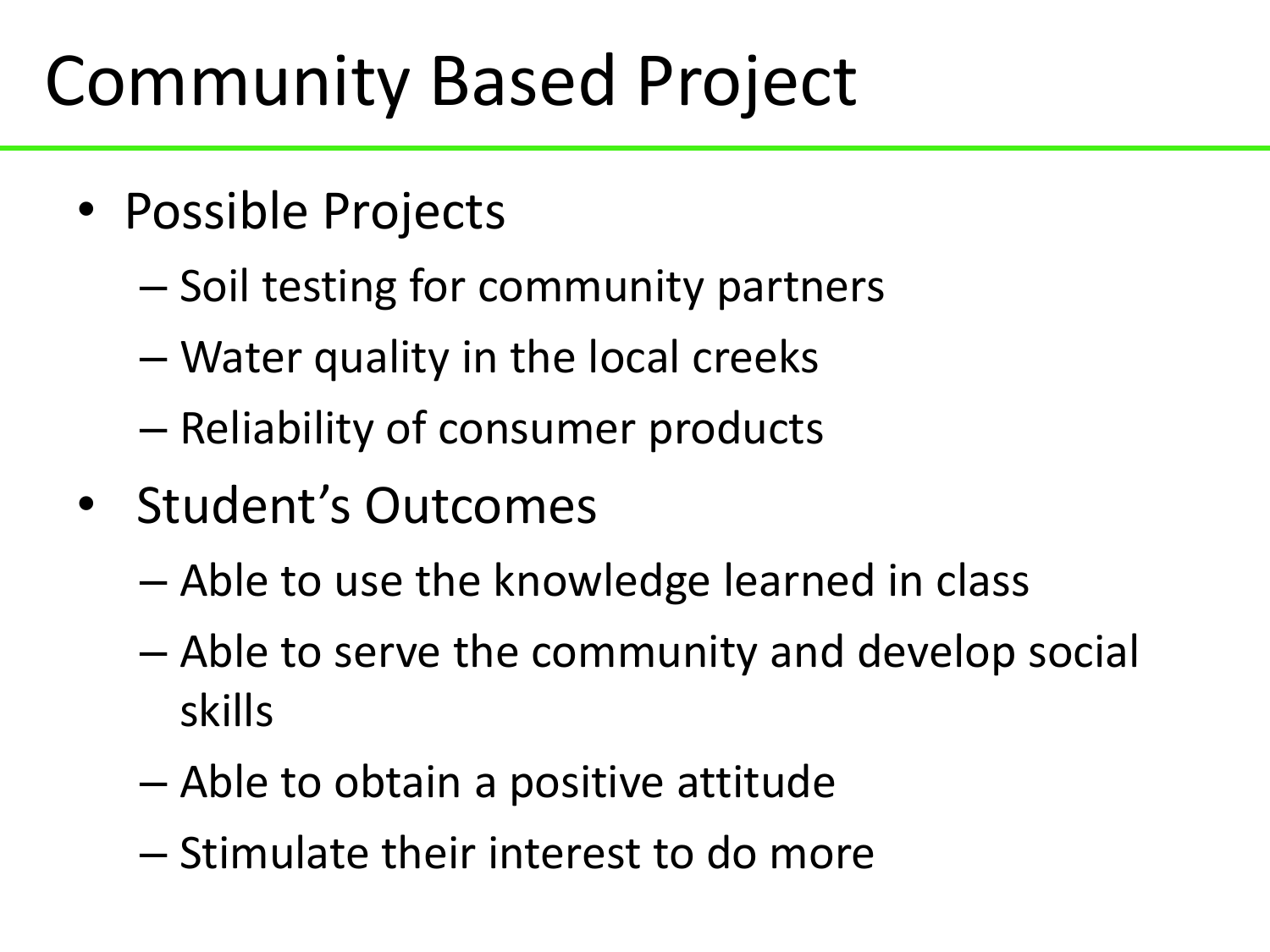## Community Based Project

- Faculty Outcomes
	- Better aware and understanding of community issues
	- –New career and scholarship opportunities
	- –New way of teaching
	- –Get some fresh air and extra sunlight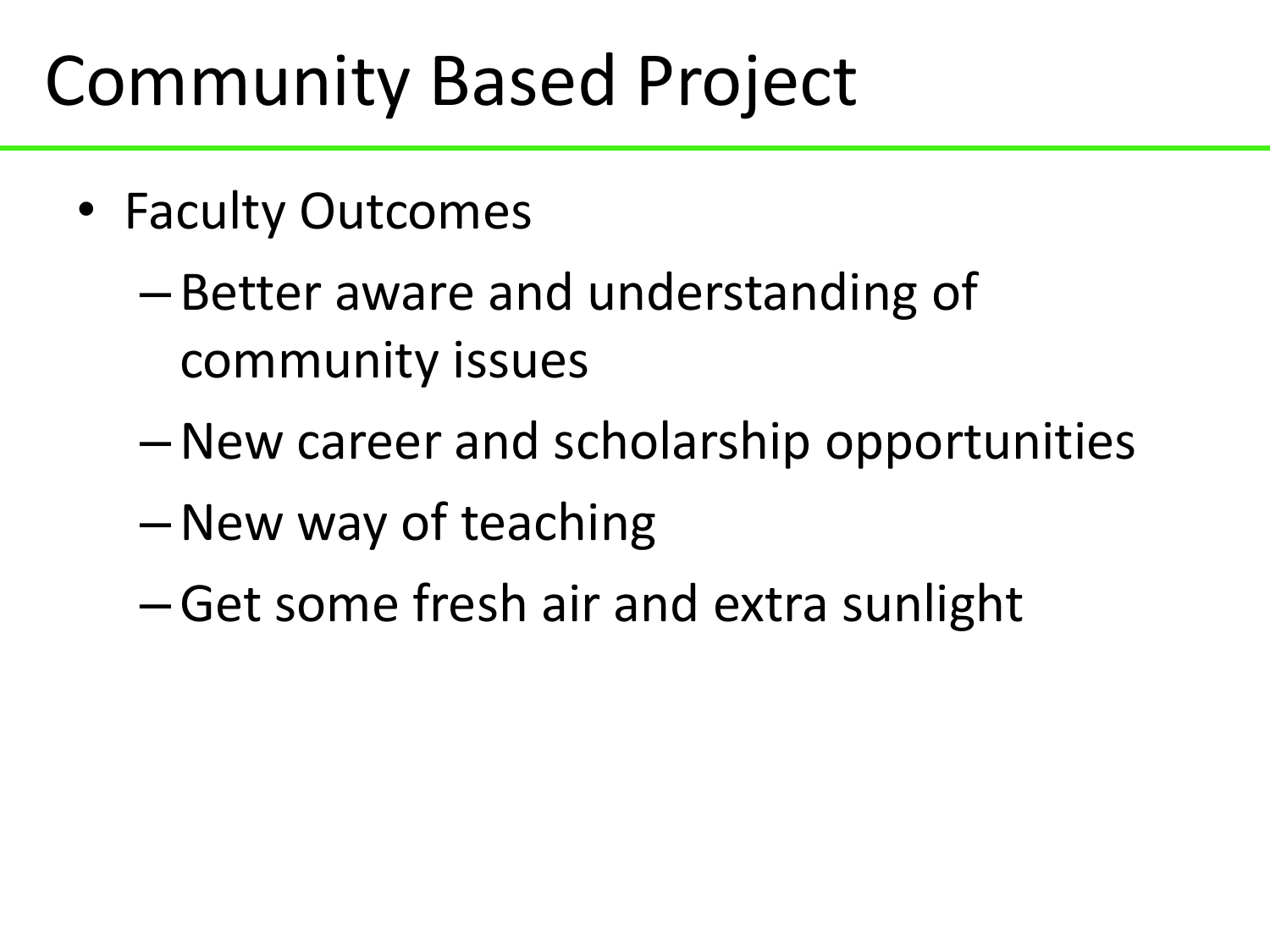#### Vision for Community Based Learning

- To foster partnerships between communities and educational institution that build on each other's strengths and develop an unique and effective pedagogy to meet the needs of our students
- Their needs
	- Interesting /memorable experience
	- $-$  Solving real problems  $\rightarrow$  develop "can-do" mentality
	- Sense of worth  $\rightarrow$  "I can help."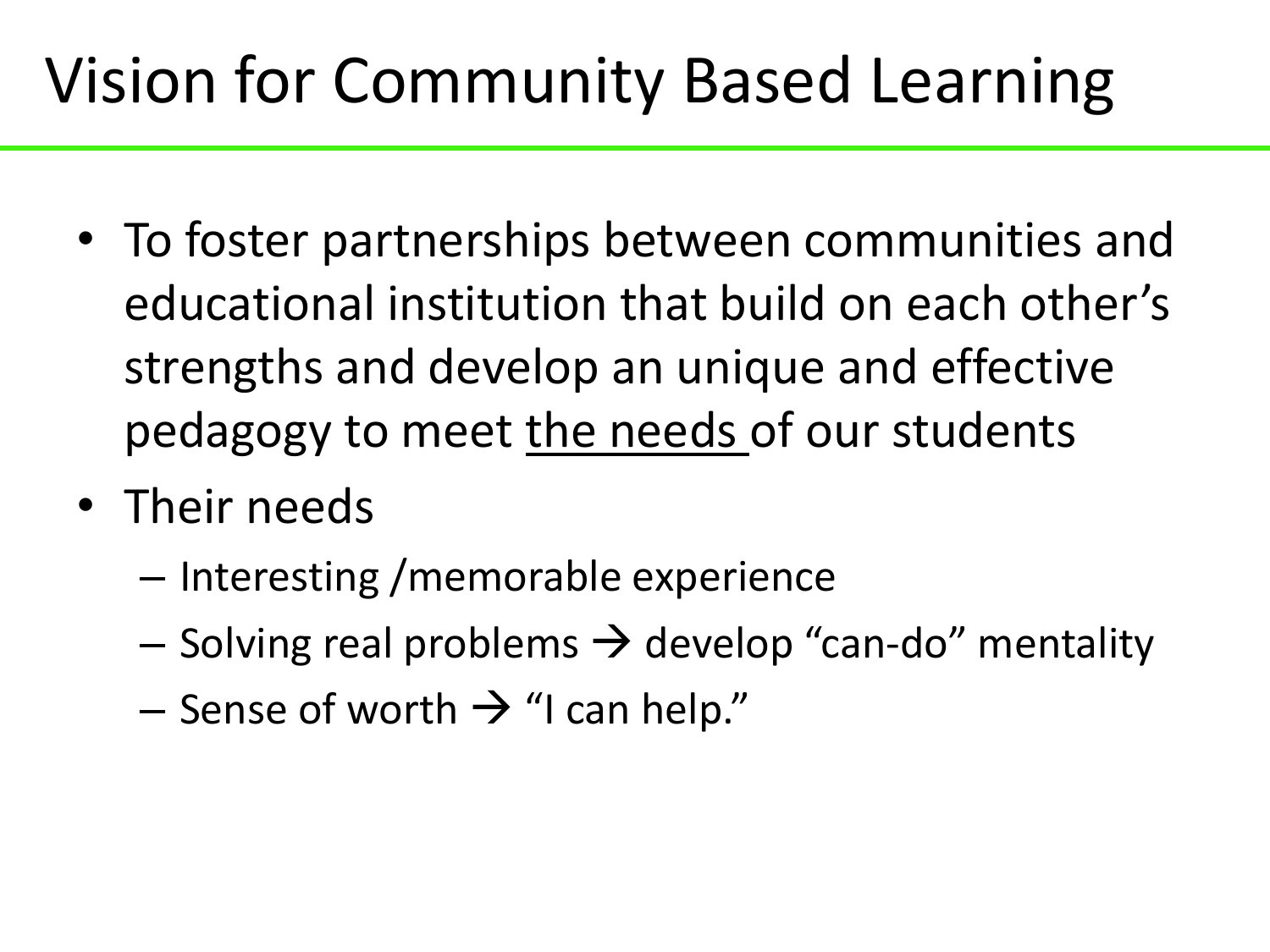#### Large Gap Between Knowledge and Practice

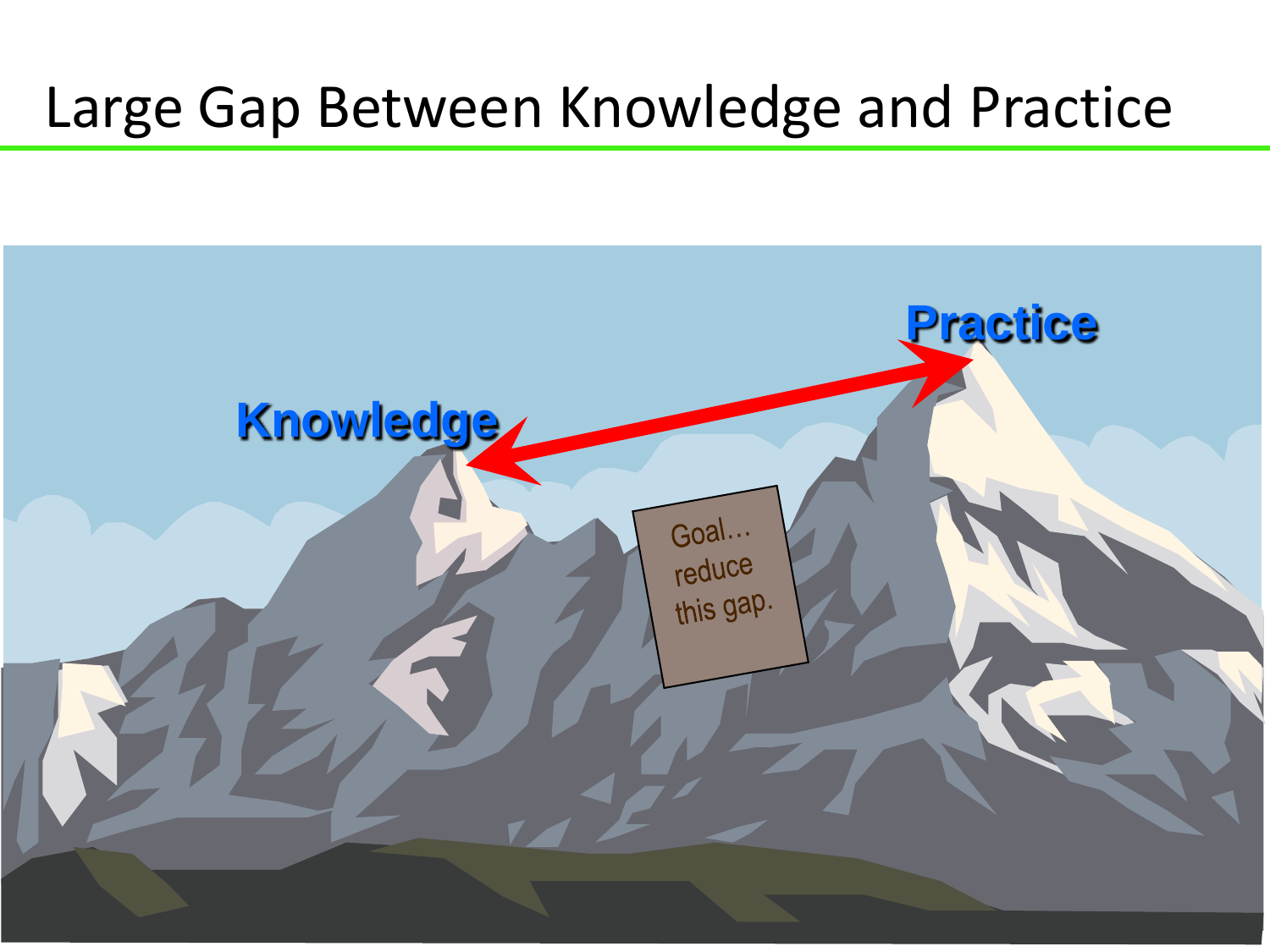#### Class Statistics

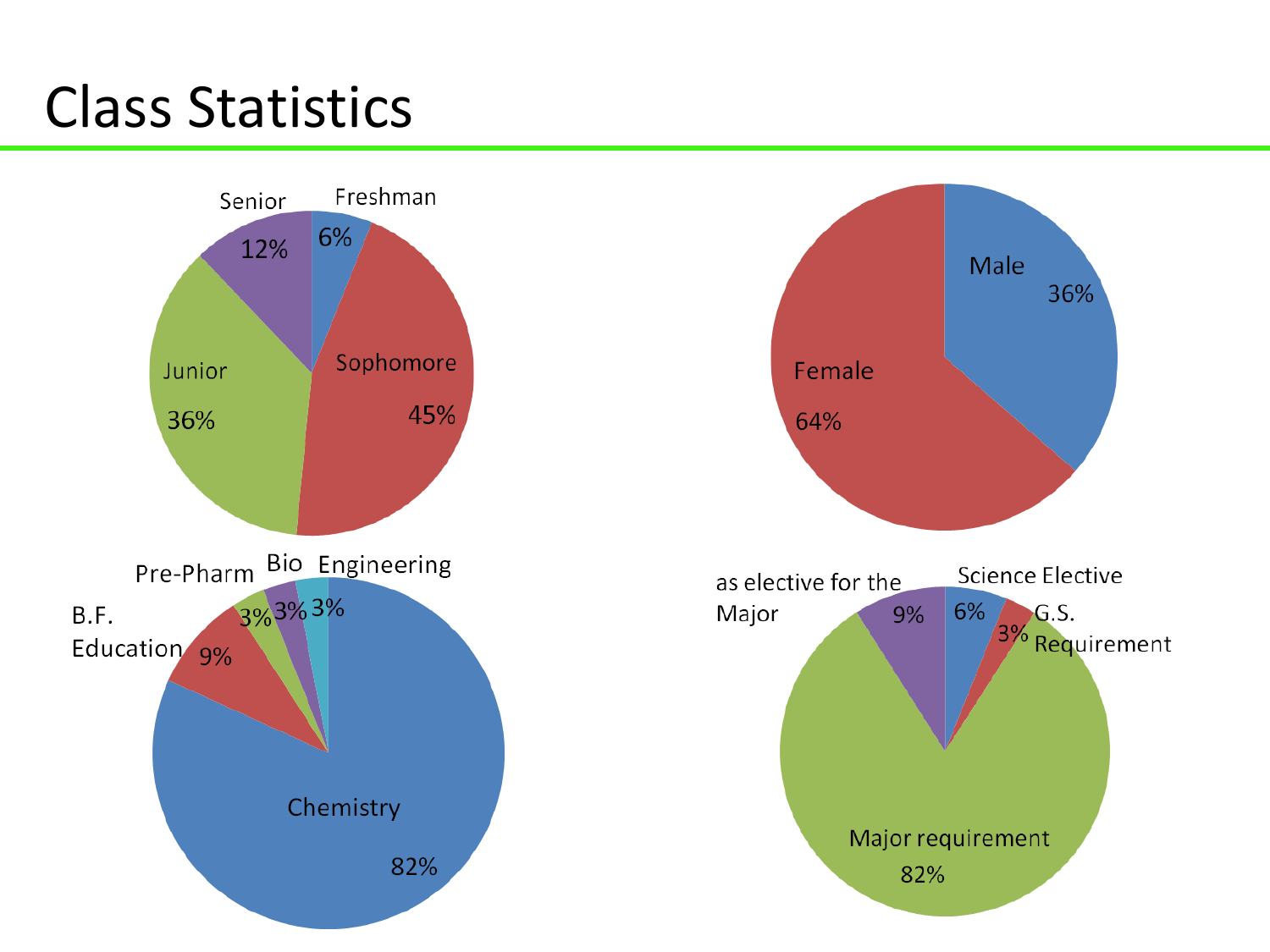#### Entrance Survey

- Have you participated at least one community service activity? 79% yes
- Are you currently involved with at least one community service? 30% yes
- Do you feel you are important in this society? 91% yes
- Have you ever written a scientific proposal? 39% yes
- Do you think writing is important part of science? 88% yes
- Have you heard the community based learning? 58% yes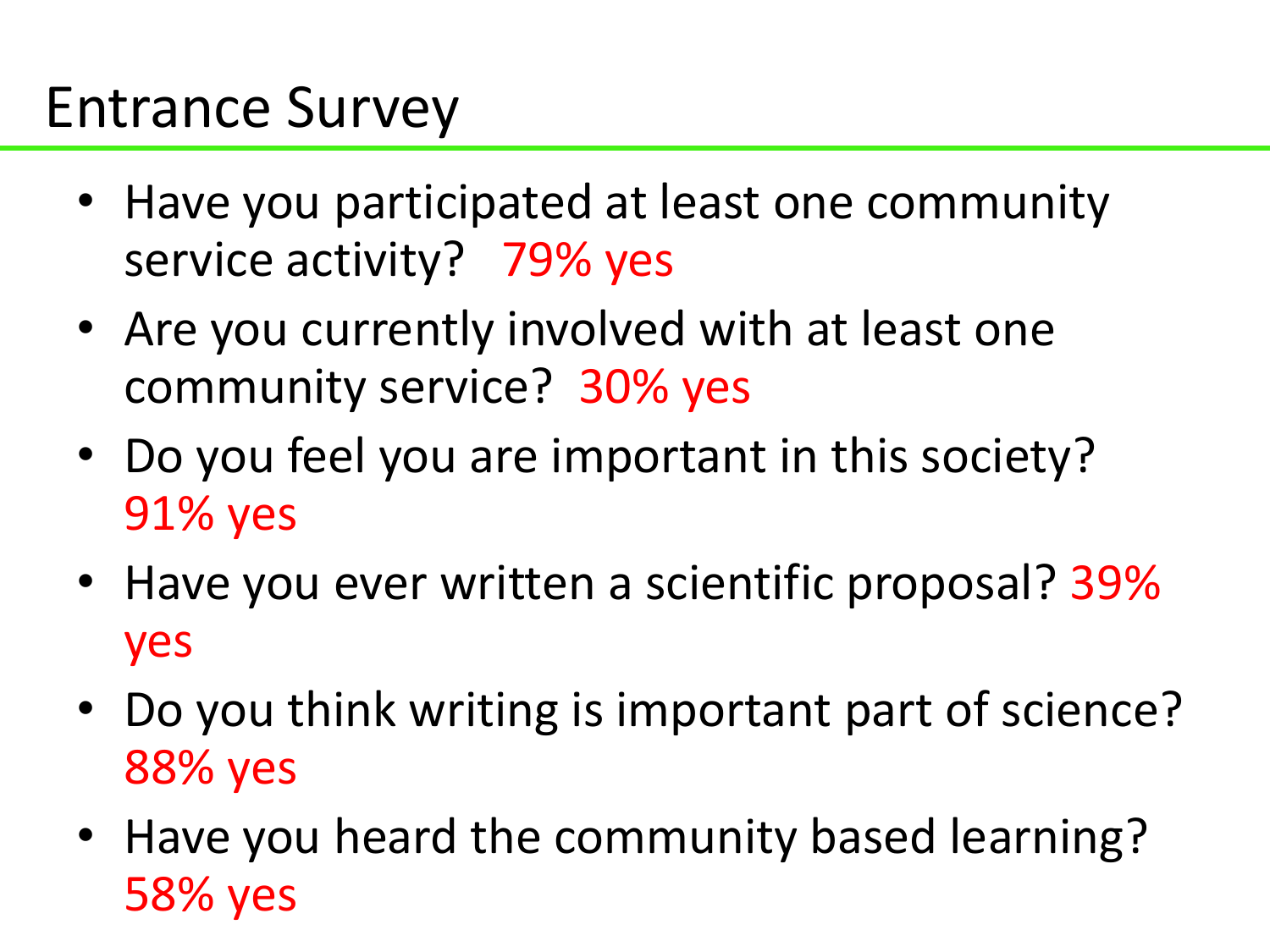#### Entrance Survey

- Do you know the content of this course Quantitative Analysis? 52% yes
- From you past experience, can you relate the materials learned in the classroom to the real problems in life? 88% yes
- Are you competent in solving problems? 94% yes
- Have you had any experience in gardening? 67% yes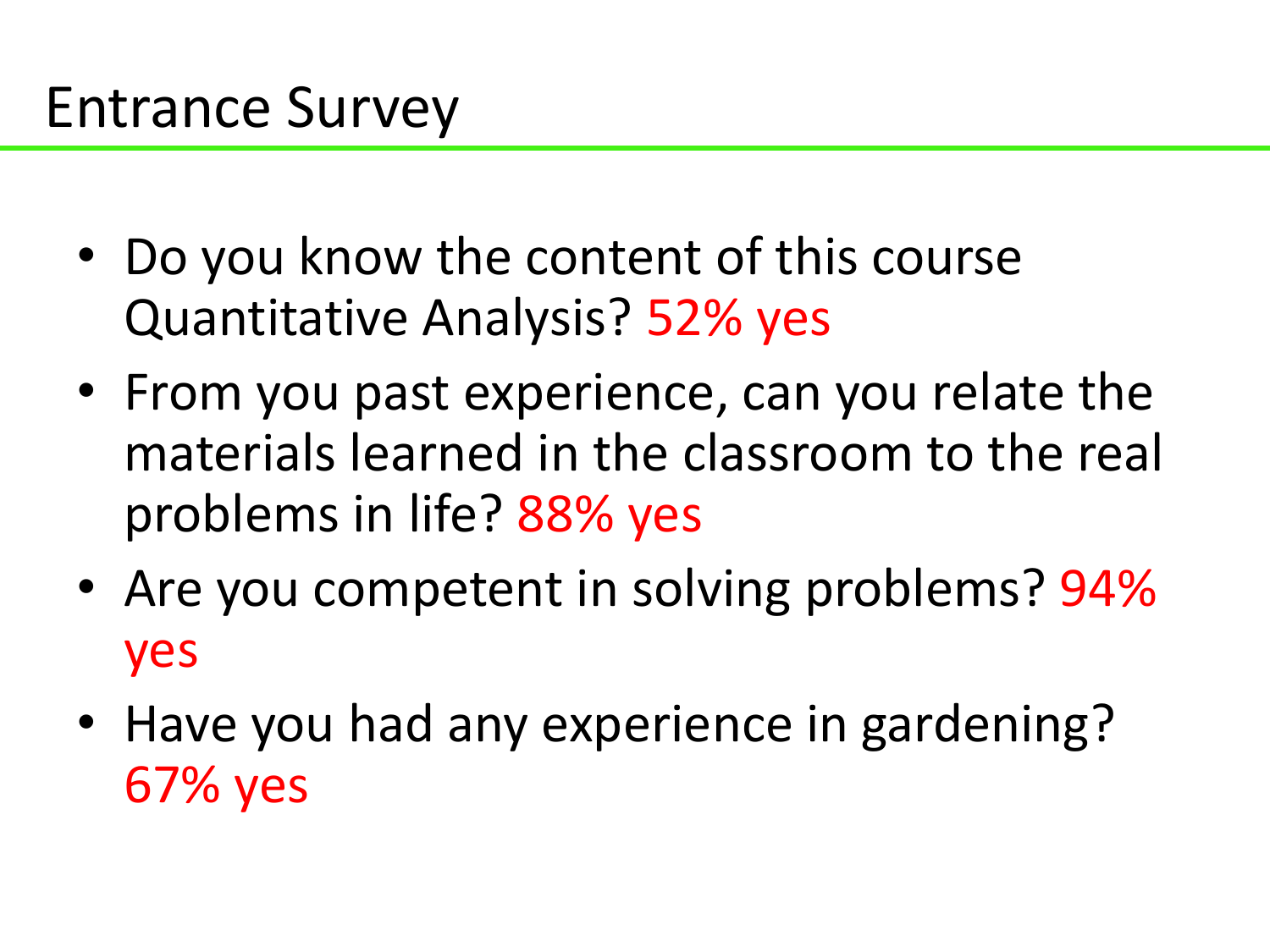- How much knowledge about soil do you have? 21% None; 58% little; 21% some; 0% extensive
- Do you wish to know about soil? 73% yes
- Do you care for our environment? 100% yes
- If there is an opportunity in this class to help our community and save our environment, would you like to participate? 94% yes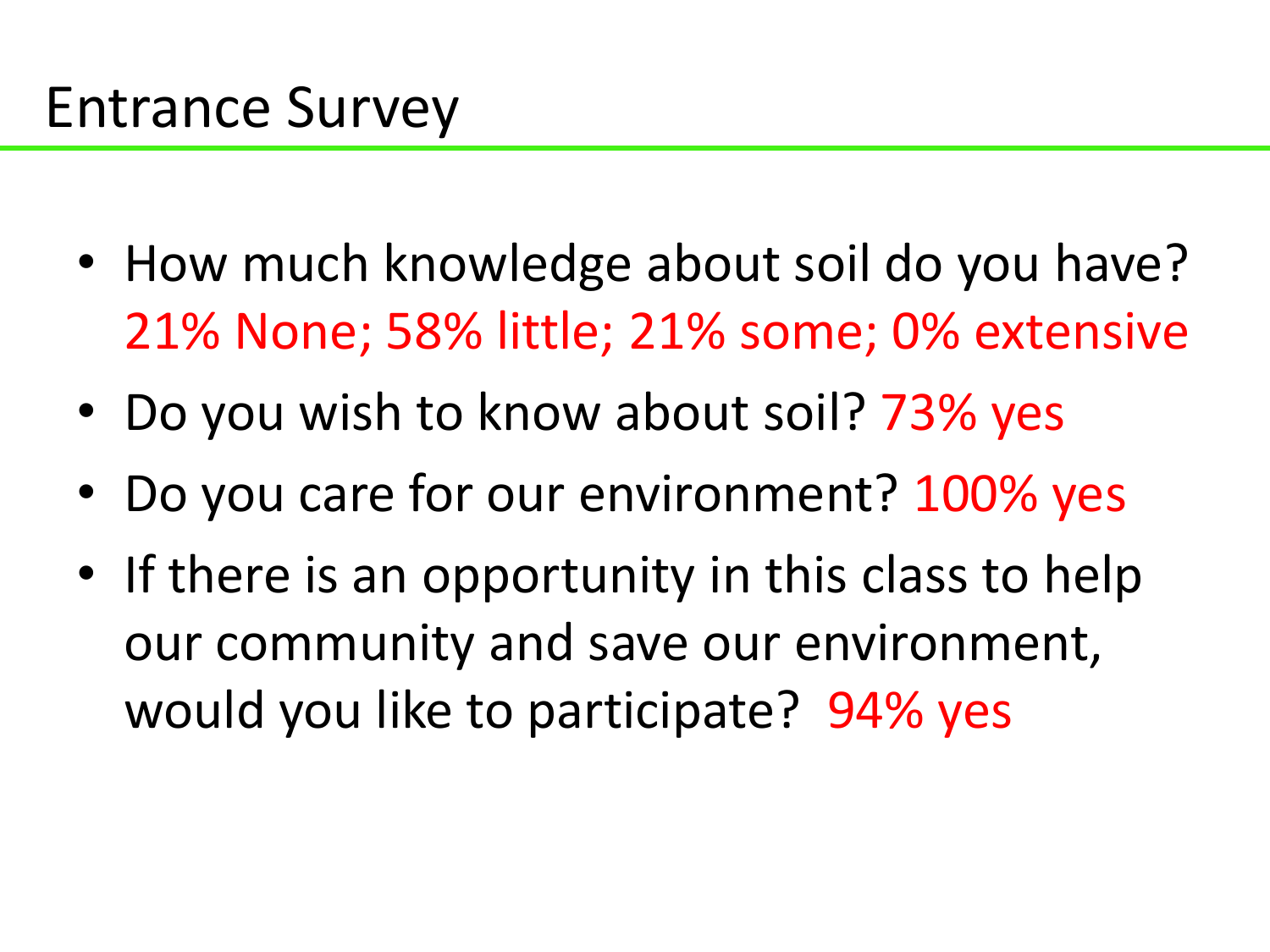- Community Partner: a local farm
- Targets: Phosphate, nitrate, and lead
- First two labs: training
- Another two labs: actual analysis
- First year: establish methodology
- Second year: field work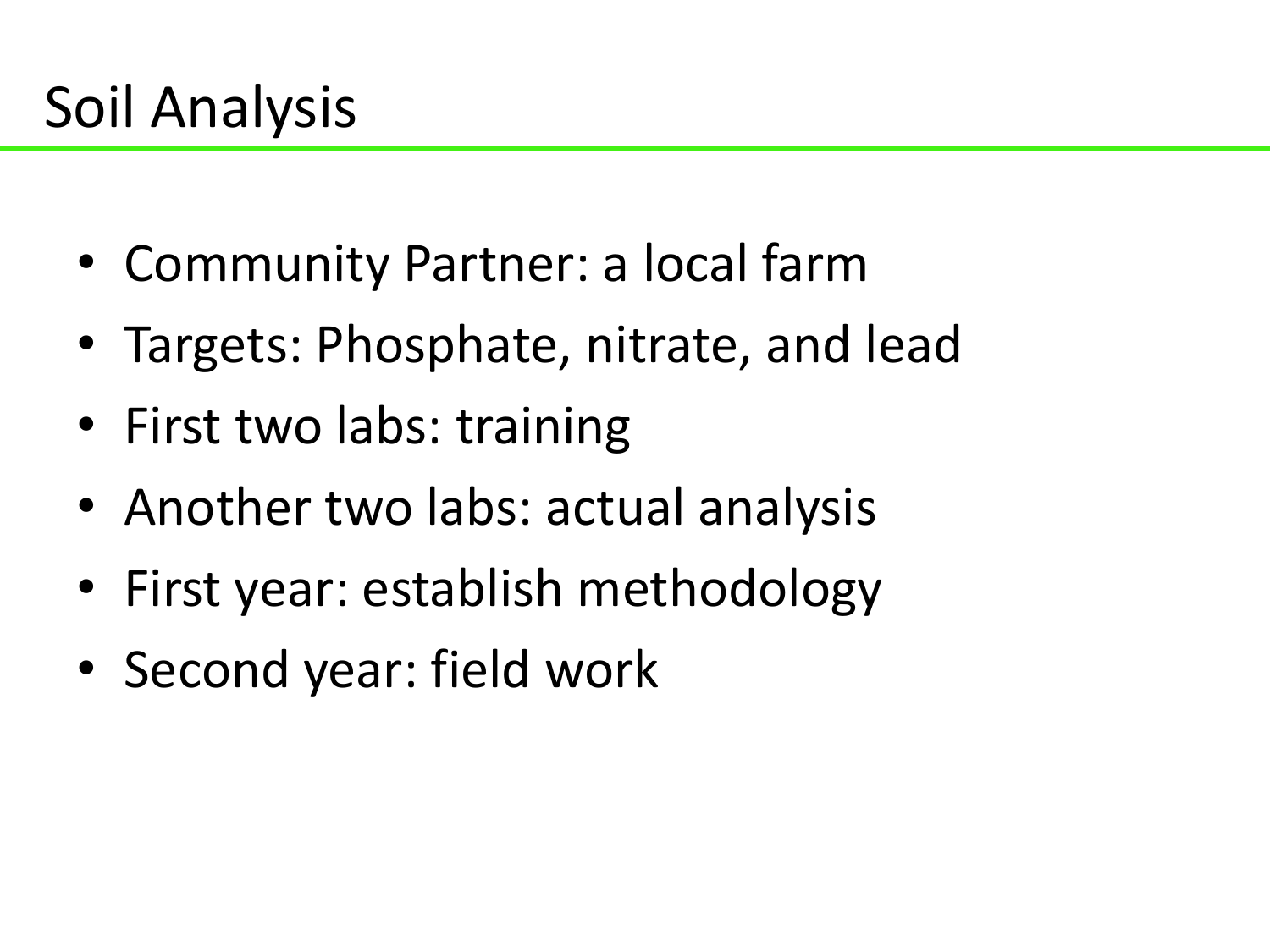#### Exit Survey

- The aim and objectives of this course were clear to me. 88% yes
- The course design stimulated my thinking. 79% yes
- Through this course I can relate class materials to real situation. 100% yes
- Did you find the soil analysis project useful? 61% yes; 30% Neutral; 0% No; 9% Blank
- If we do not have enough resources, would you be willing to offer your time and knowledge and write a proposal to get funding from the local government? 52% yes
- I prefer the traditional lab setting than community project. 21% yes (majority freshman and sophomore)